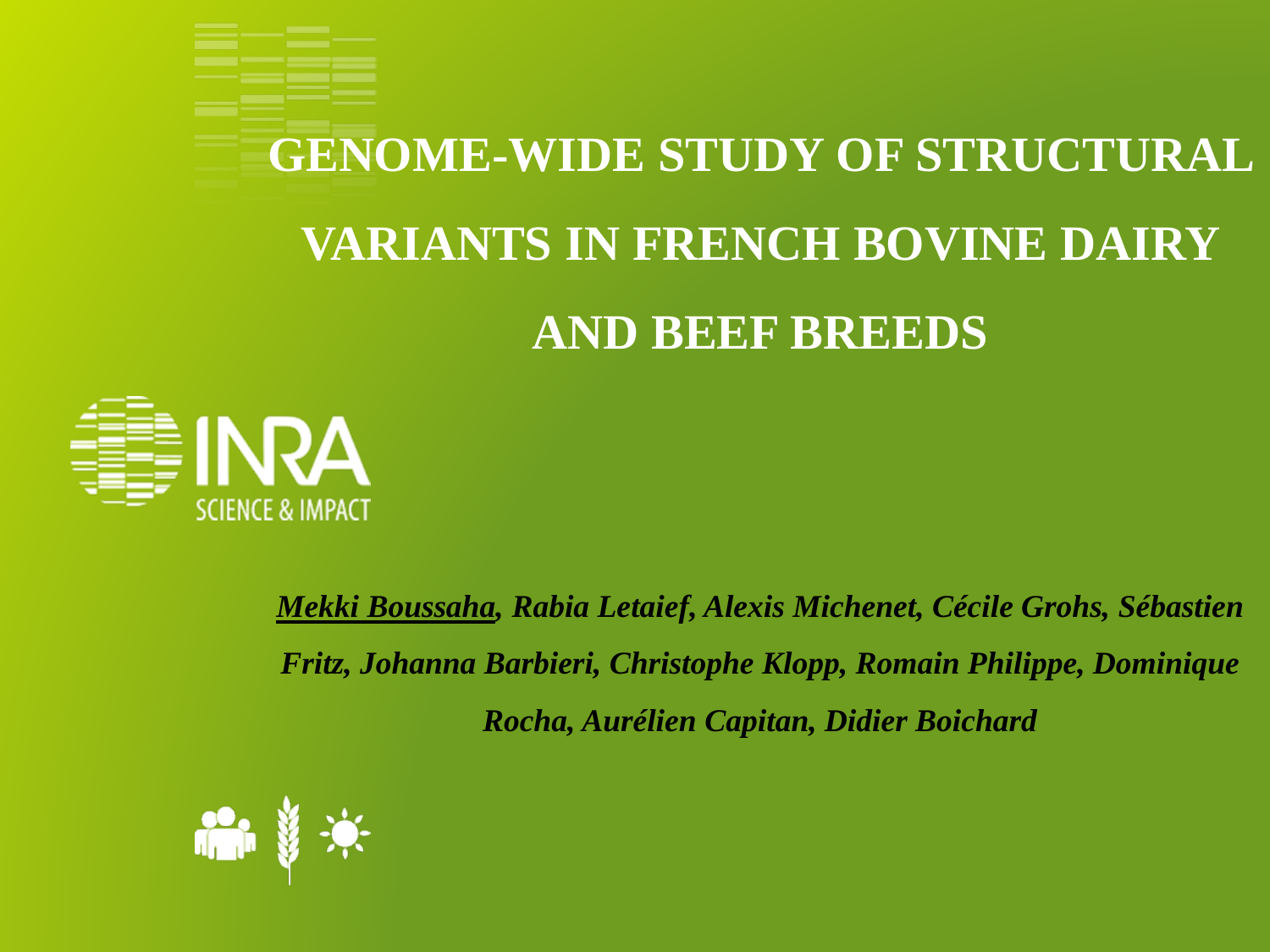



❖ **Two classes of SVs**

**I - Balanced SVs: modify DNA structure**





#### **II - Unbalanced SVs: modify DNA copy number**



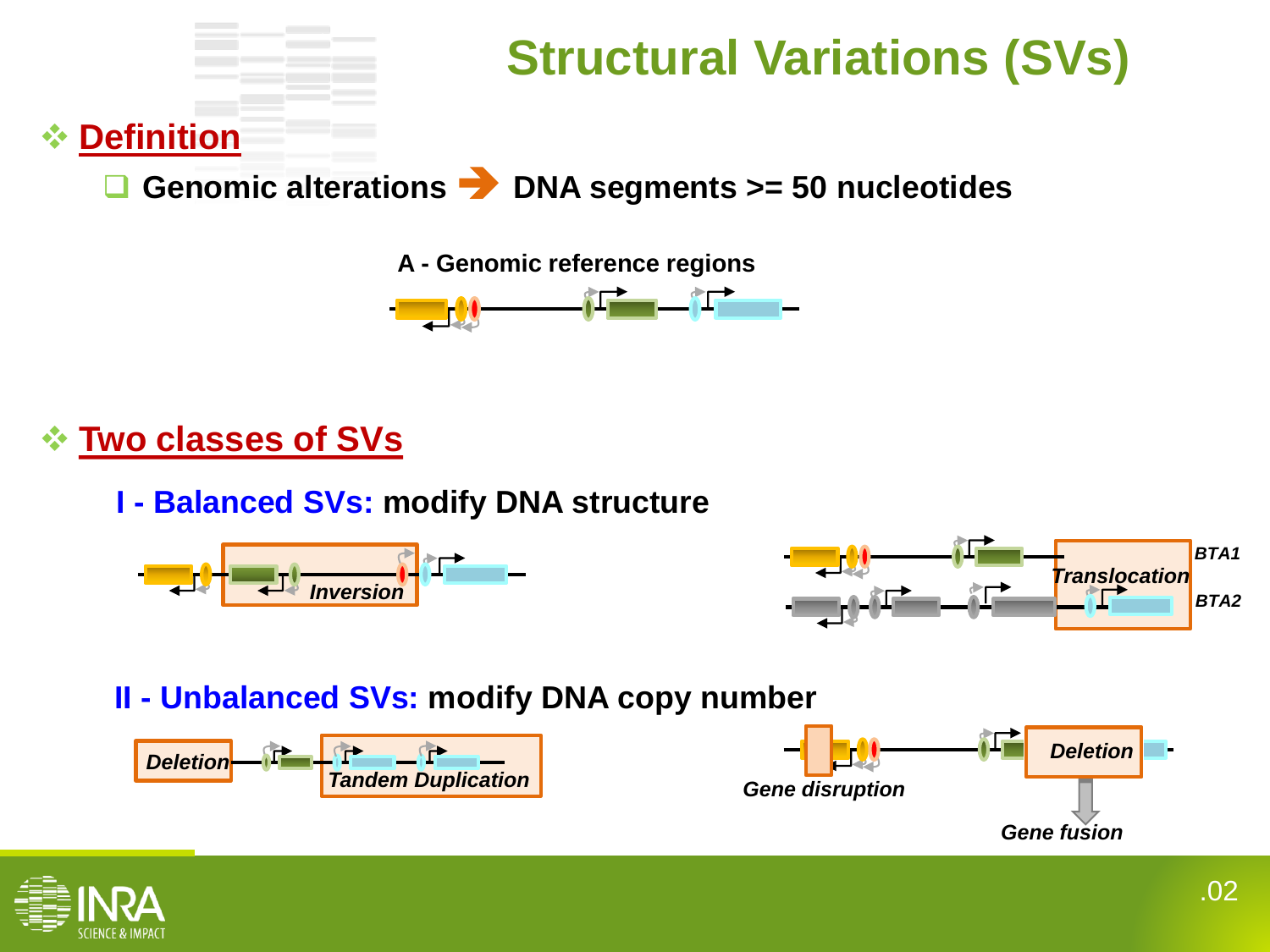

# **Major goal of the project**

❖ **Scientific context:**

❑ **Rapid evolution of sequencing technologies**

❑ **Development of bioinformatics tools** 

➔ **Identification of all genomic variations in several species**

❖ **In livestock species:**

❑ **Most studies mainly focused on SNPs and InDels**

❑ **Few studies dealt with SVs**

➔ **Genome-wide study of SVs in cattle using whole genome sequences (WGSs)**

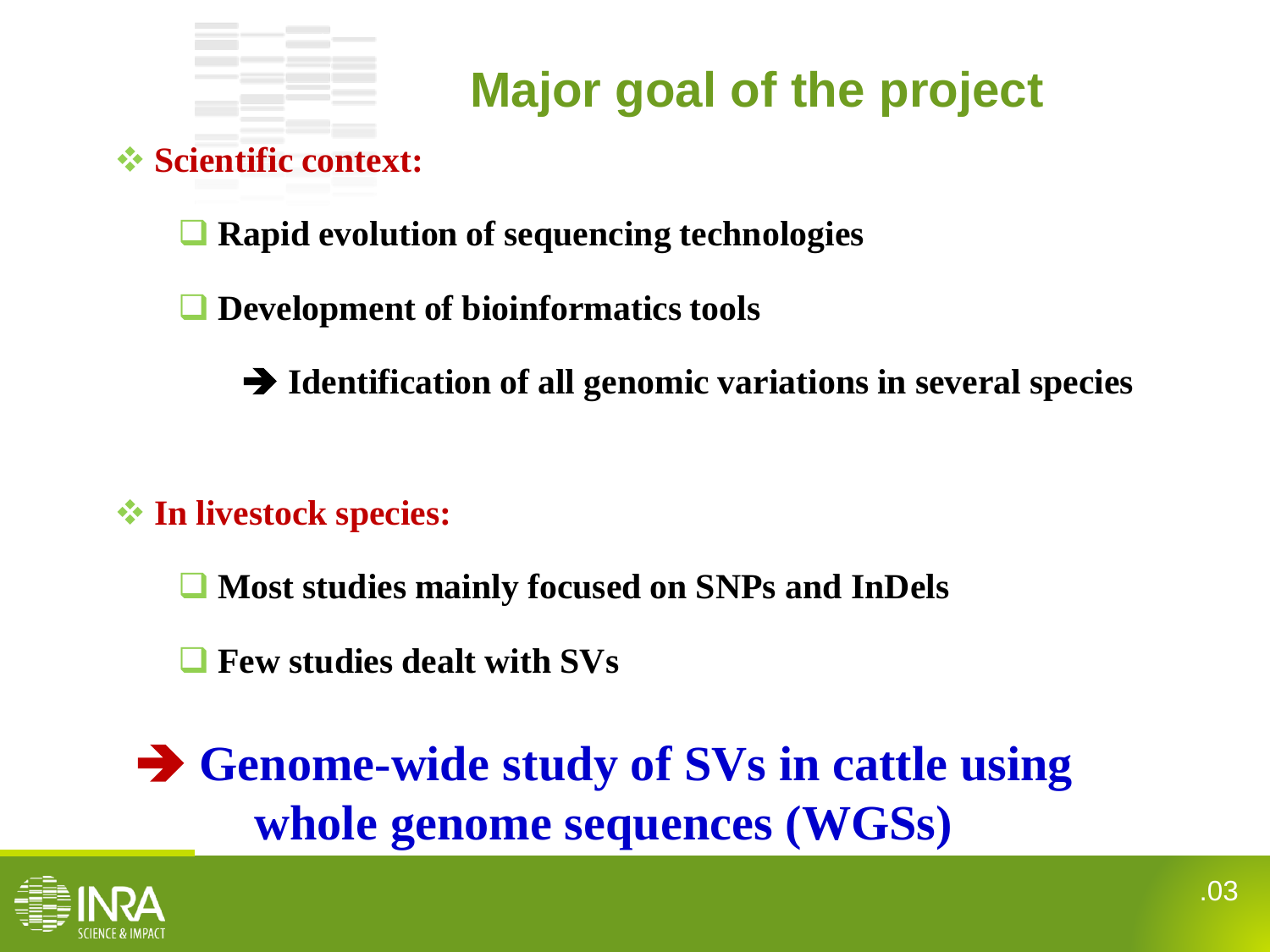

#### ❖ **Samples: WGSs of 339 animals**

| <b>Type</b> | <b>Breed</b>              | <b>Number</b> |
|-------------|---------------------------|---------------|
| Dairy       | Holstein                  | 68            |
|             | Montbéliarde              | 63            |
|             | Normande                  | 43            |
|             | Abondance                 | 9             |
|             | Tarentaise                | 8             |
| <b>Beef</b> | Limousine                 | 52            |
|             | Charolaise                | 43            |
|             | <b>Blonde d'Aquitaine</b> | 38            |
|             | <b>Salers</b>             | 8             |
|             | Rouge des Prés            |               |

❖ **Sequencing technology:**

- ❑ **100 nt Paired-end sequences**
- ❑ **Illumina Hiseq2000**

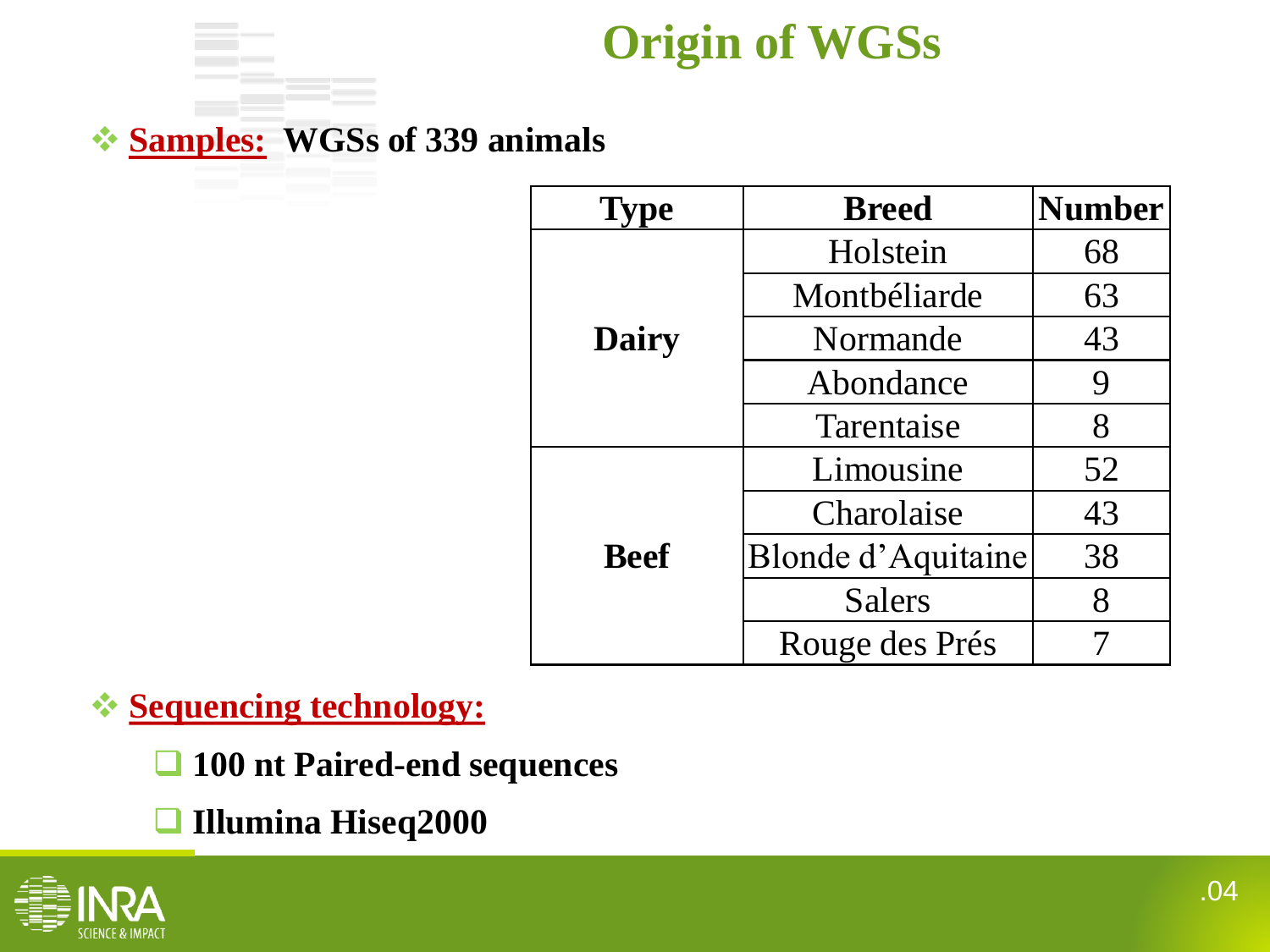

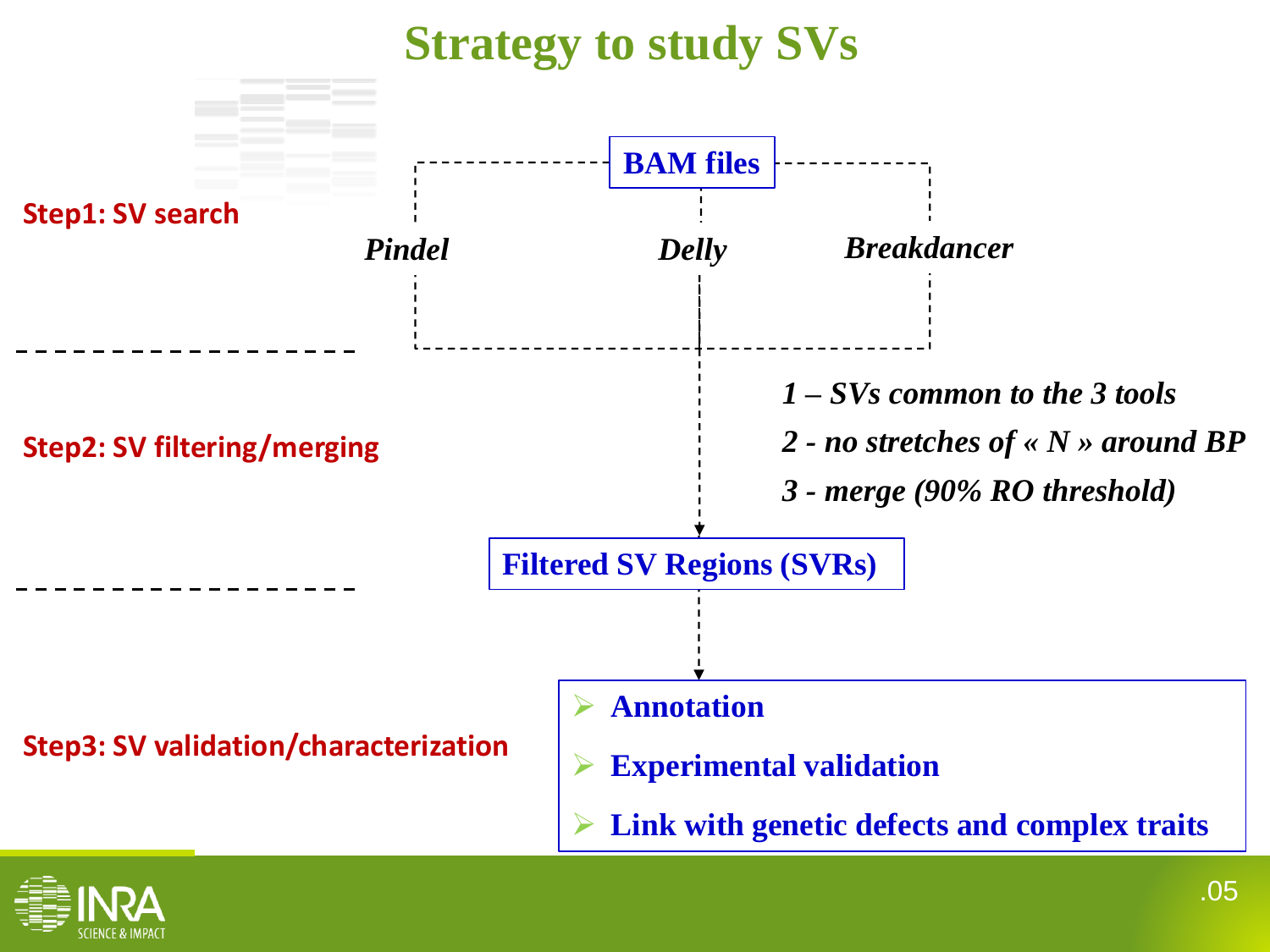

- ❖ **Total number of identified SV regions : 22 276**
- ❖ **Similar fractions in other species**
- ❖ **Large number of deletions**
	- ❑ **> 63% of deletions < 1Kb in size**
	- ❑ **> 70% of inversions and duplications > 10 Kb in size**
	- ❑ **Recombination mechanisms (in particular NAHR)** ➔ **2 fold deletions**



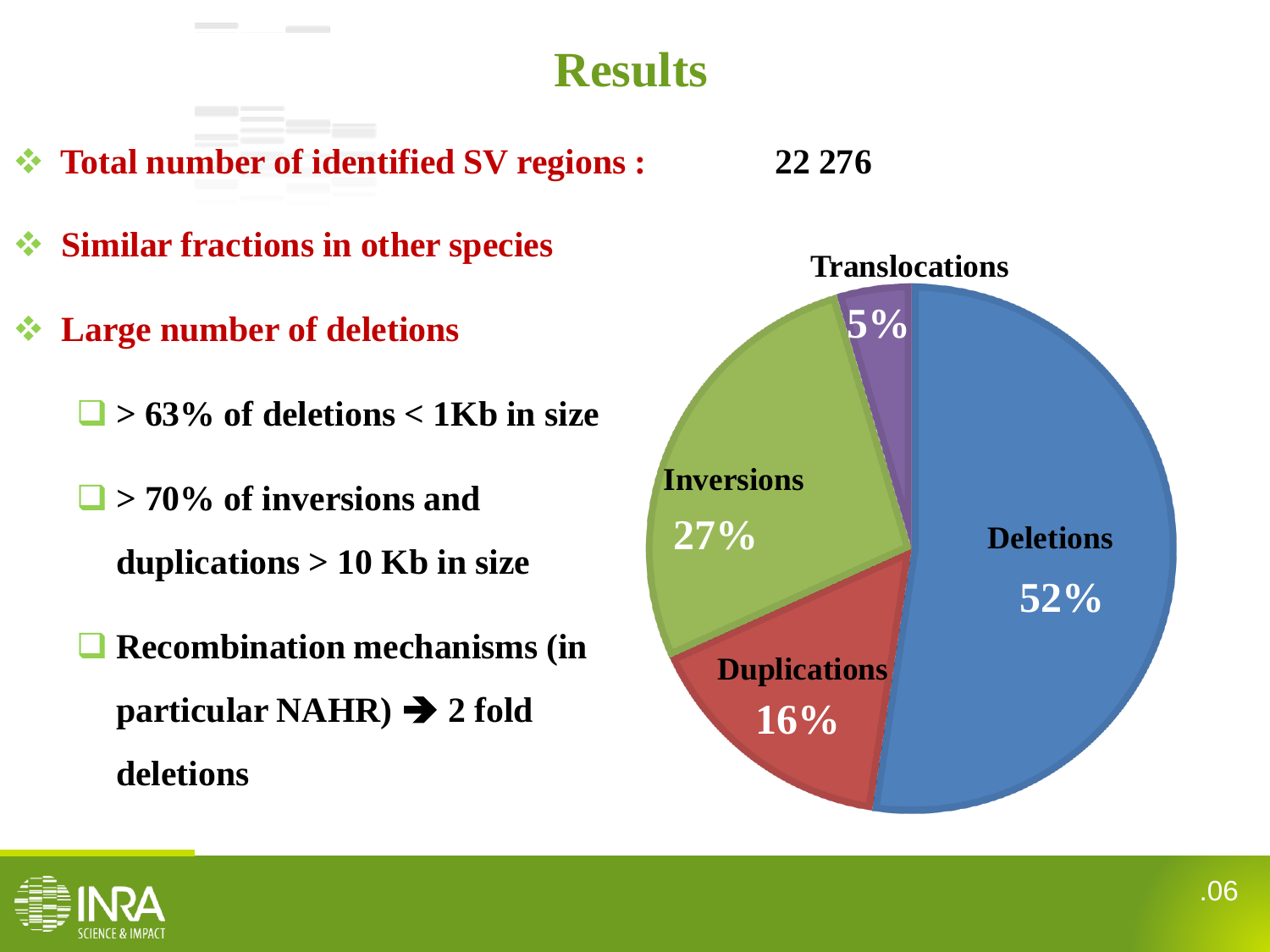

# **SV annotation**

#### ❖ **Total number of annotated SVs: 2 415 (11%)**



**>= 2 genes** ➔ **May alter gene interaction networks**

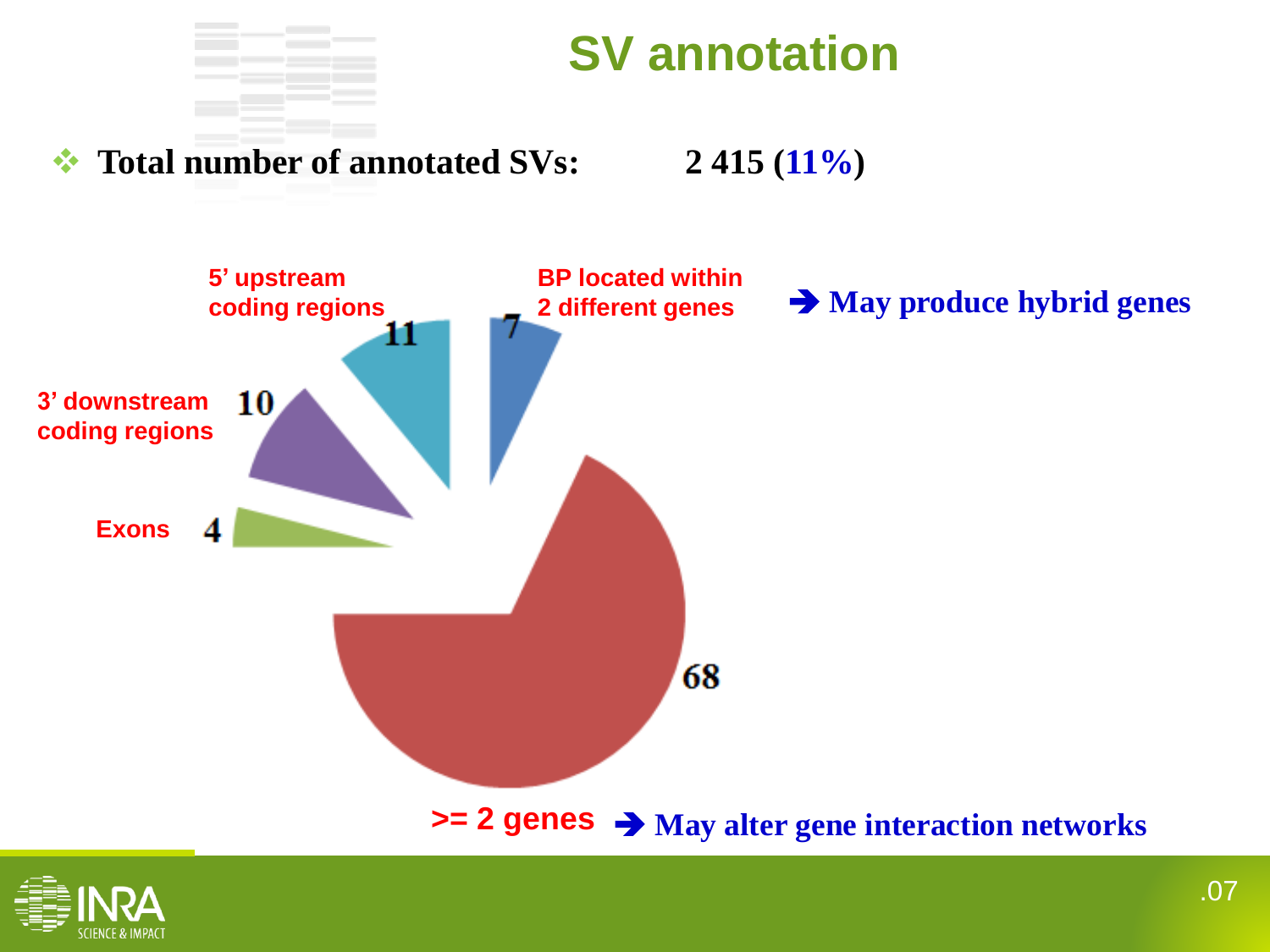

# **SV detection efficiency**

#### ❖ **Experimental validation approach**

- Large scale genotyping using the bovine EuroG10K SNP chip
- ❑ Conversion of SVs to "Virtual SNPs" (Nucleotide change around the 2 SV breakpoints)



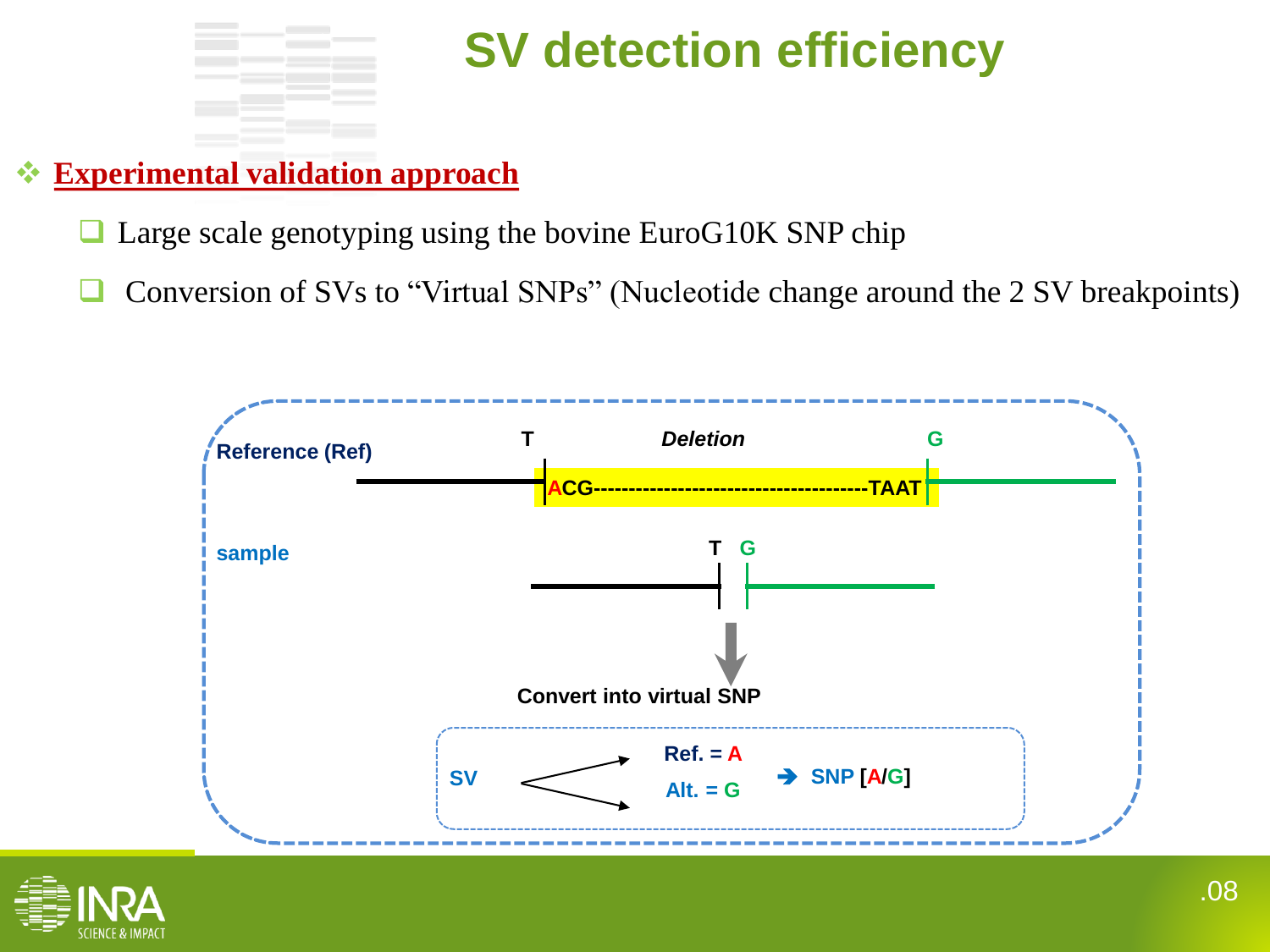# **Results of the experimental validation of SVs**

**Number of tested SVs : 331**

**Validation panel: 382 animals (15 dairy and beef breeds)**

**Number of successfully genotyped SVs: 255 (77%)**

**Validated SVs: 191 (75%)**

- ❖ **Observed Minor Allele Frequency (MAF) : 0.2**
- ❖ **Observed heterozygosity rate (He): 0.28**
- ❖ **Polymorphic Information Content (PIC) : 0.23**

➔ **Informative markers**

**Linkage analyses**

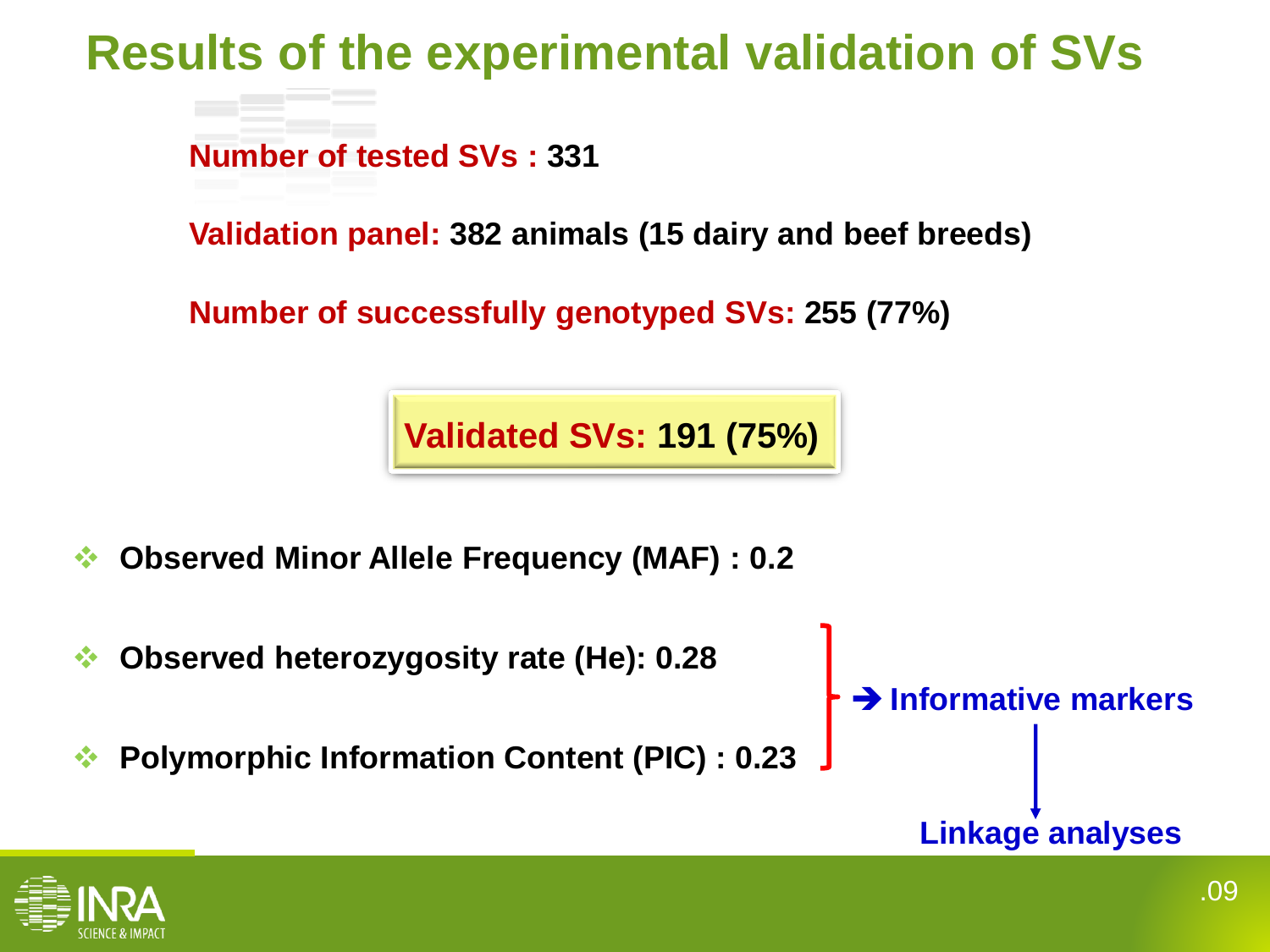

**Biological impact of SVs**

❖ **Strategy 1: Link of SVs with genetic defects**

### ❖ **Strategy 2: Link of SVs with complex traits**

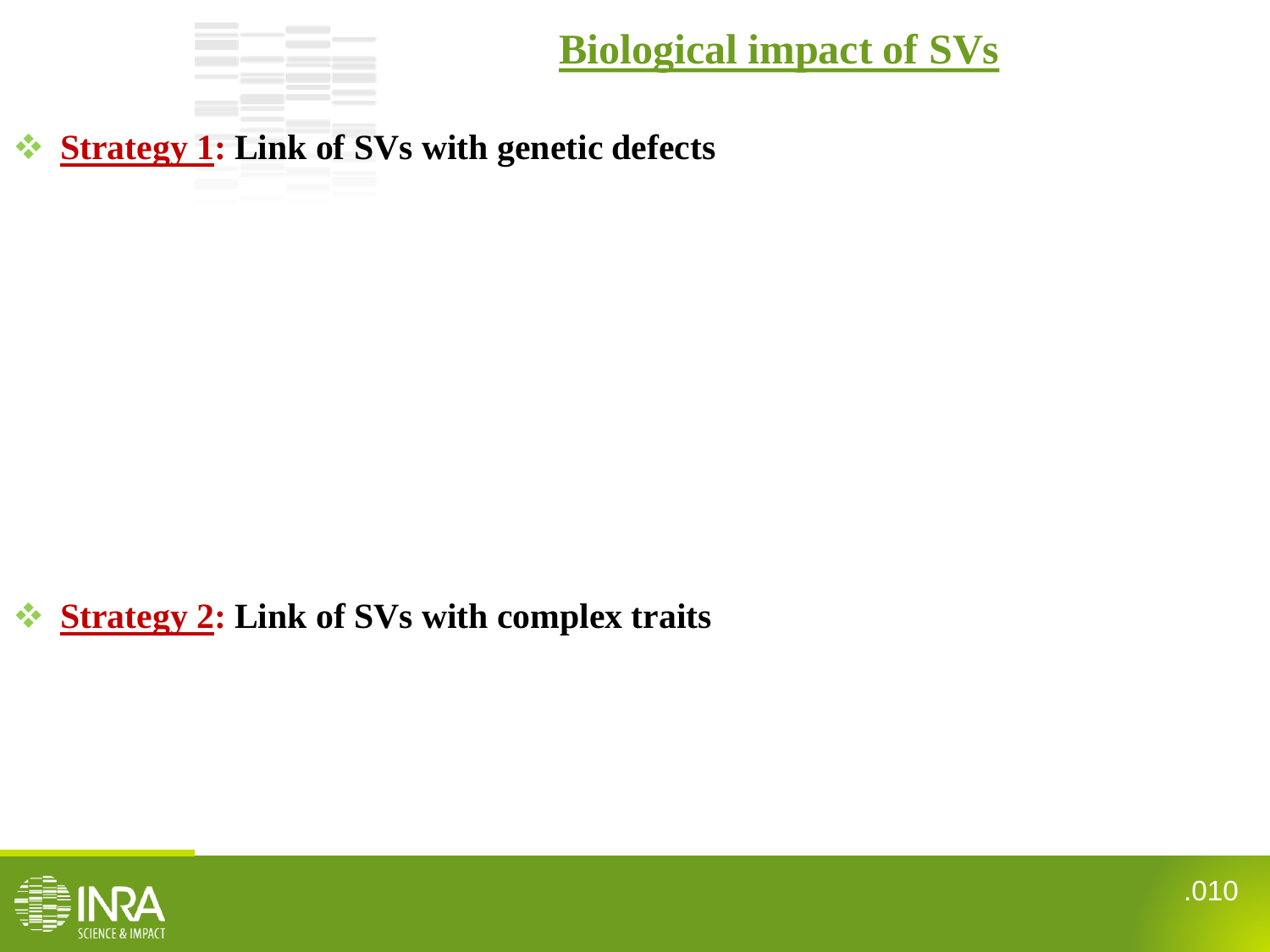### ❖ **Strategy 1: Link of SVs with genetic defects**

- Search for SVs in all animals already sequenced and declared as sick and/or carrying genetic defects.
- Interaction with ONAB (National Observatory of Bovine Abnormalities):
	- ➢ Identification of bovine defects resembling human diseases caused by SVs.
	- Sequencing of these animals to look for SVs responsible for these genetic defects.
- ❖ **Strategy 2: Link of SVs with complex traits**

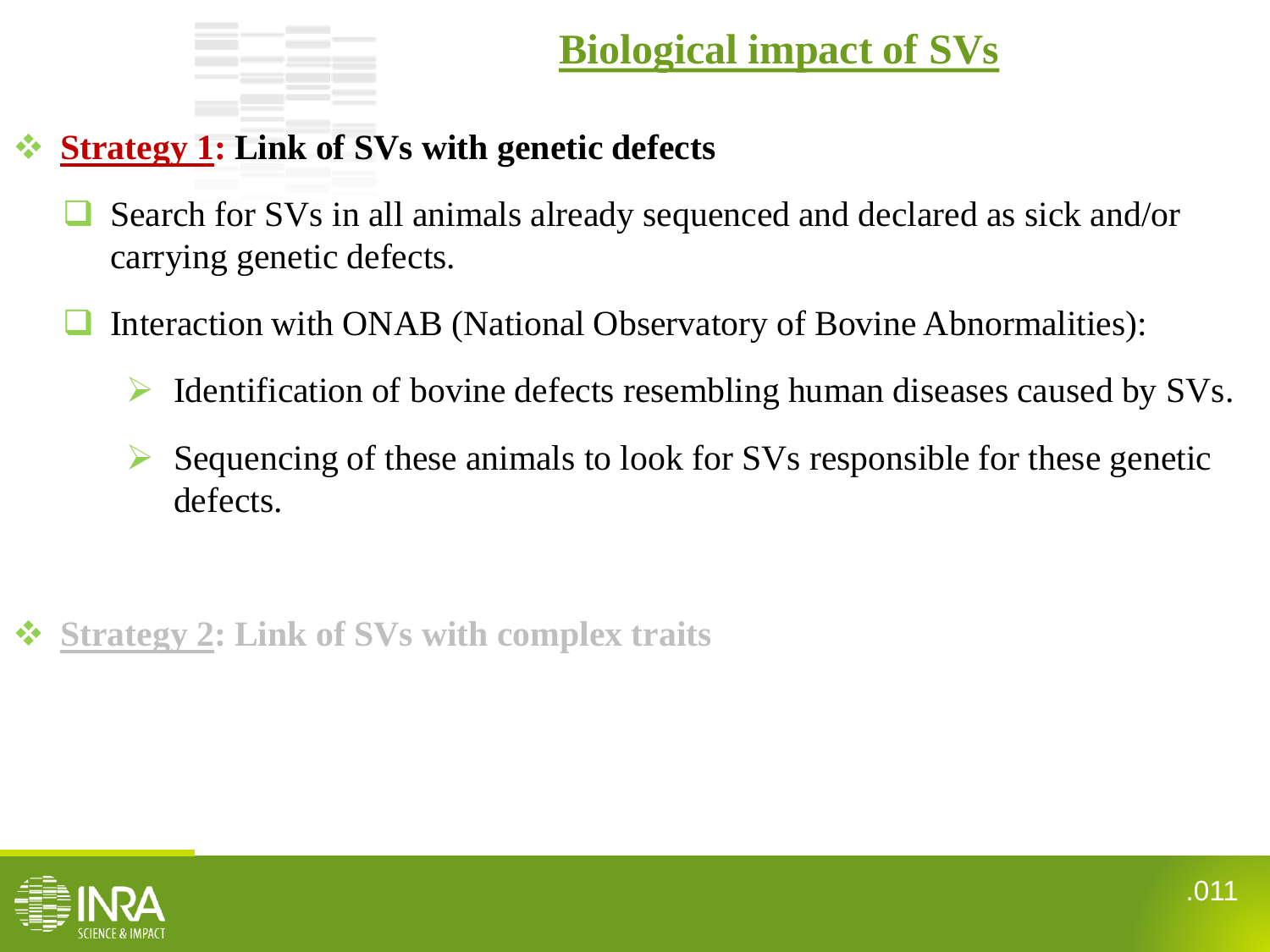

**Example: a homozygous deletion located within the** *ITGB4* **gene coding regions**

#### **IGV screenshot of BTA19: 56.86 to 56.96 Mb**



Genet Sel Evol. 2015; 47(1): 37. Published online 2015 May 3. doi: 10.1186/s12711-015-0110-z **PMCID: PMC4417276** PMID: 25935160



Whole-genome sequencing identifies a homozygous deletion encompassing exons 17 to 23 of the *integrin beta 4* gene in a Charolais calf with junctional epidermolysis bullosa

Pauline Michot, Oscar Fantini, Régis Brague, Aurélie Allais-Bonnet, Romain Saintilan, Cécile Grohs, Johanna Barbieri, Lucie Genestout, Coralie Danchin-Burge, Jean-Marie Gourreau, Didier Boichard, Didier Pin,<sup>M</sup> and Aurélien Capitan<sup>M</sup>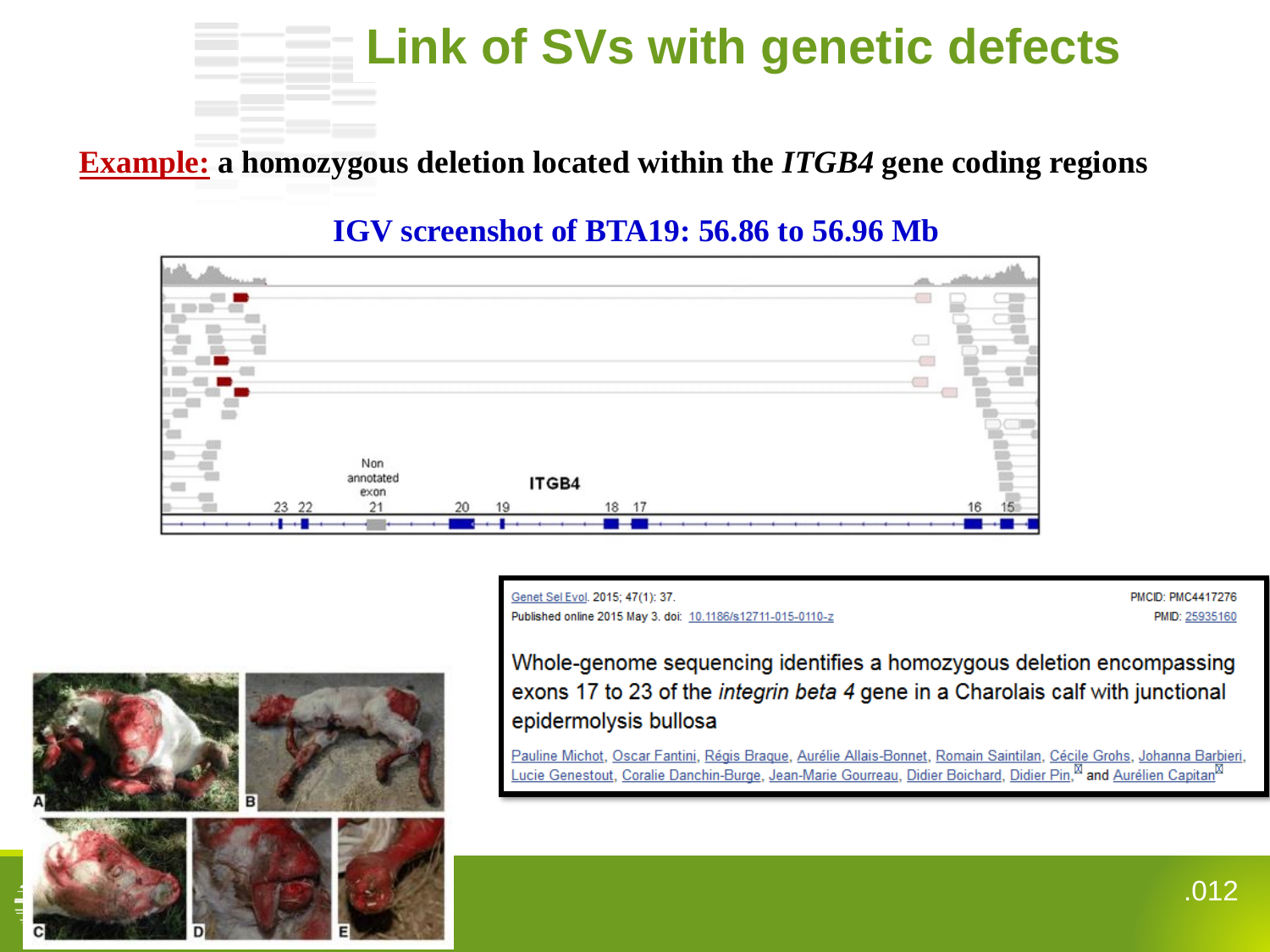

## **Biological impact of SVs**

## ❖ **Strategy 1: Link of SVs with genetic defects**

- ❑ Search for SVs in all animals already sequenced and declared as sick and/or carrying genetic defects.
- Interaction with ONAB (National Observatory of Bovine Anomalies):
	- ➢ Identification of bovine defects resembling human diseases caused by SVs.
	- ➢ Sequencing of these animals to look for SVs responsible for these genetic defects.

### ❖ **Strategy 2: Link of SVs with complex traits**

- Use of validated SVs to genotype a large number of animals with phenotypes
- Search for potentially causal variants  $(GWAS + functional)$  annotation of variants).

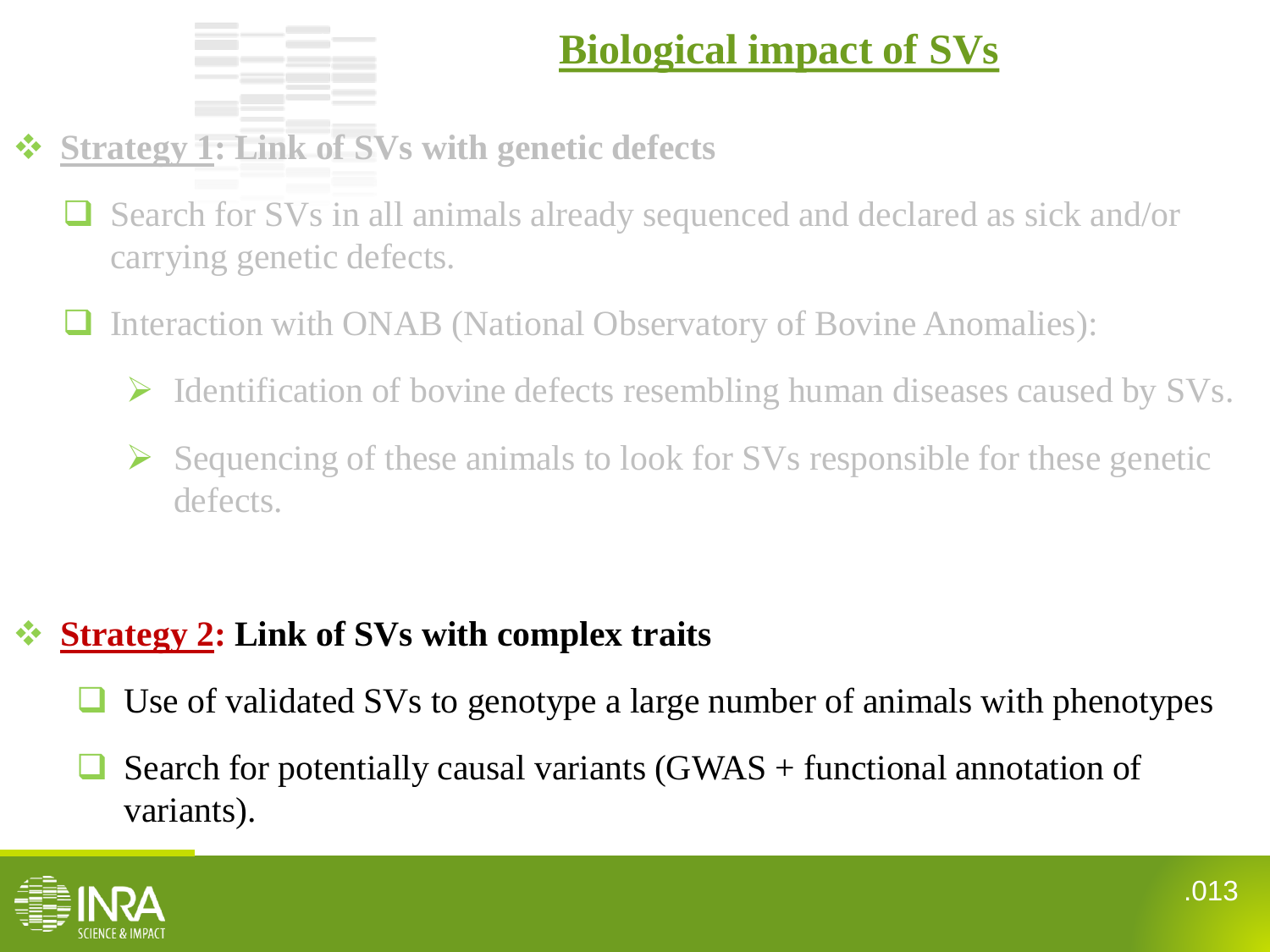# **Association between SVs and production traits**

## ❖ **Genotyping data**

| <b>Breed</b>    | <b>Polymorphic SVs</b> | <b>Number of genotyped animals</b> |
|-----------------|------------------------|------------------------------------|
| Montbéliarde    | 160                    | 10 9 20                            |
| <b>Normande</b> | 125                    | 4679                               |
| <b>Holstein</b> | 138                    | 25 777                             |

### ❖ **Phenotypes**

#### ❑ *Five milk production traits*

- ➢ milk yield
- ➢ fat yield
- ➢ protein yield
- $\triangleright$  fat percentage
- ➢ protein percentage

### ❖ **Software**

❑ GCTA (Yang et al., 2011)

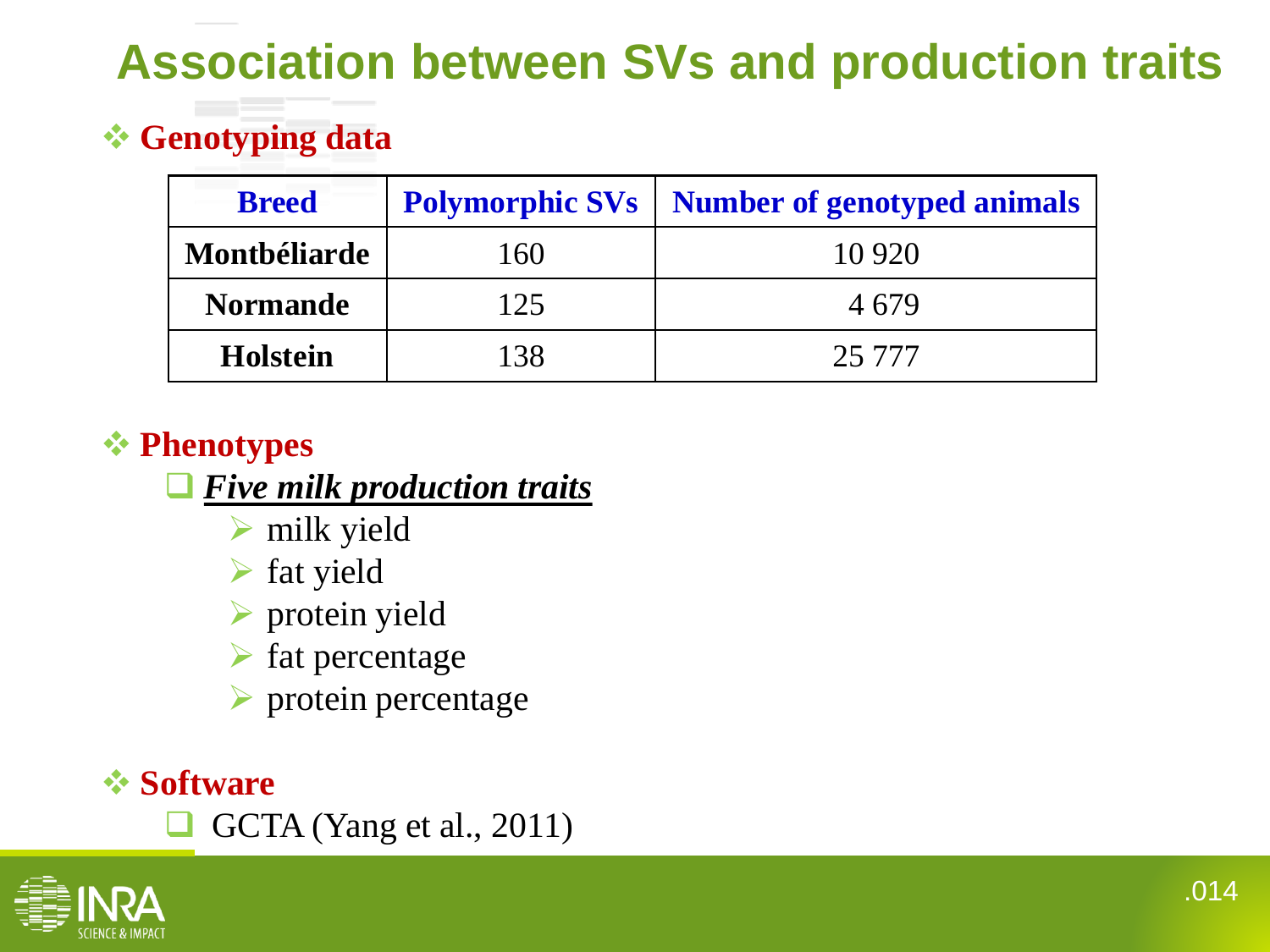

 $\circ$ 

# **GWAS preliminary Results**

**Milk yield**



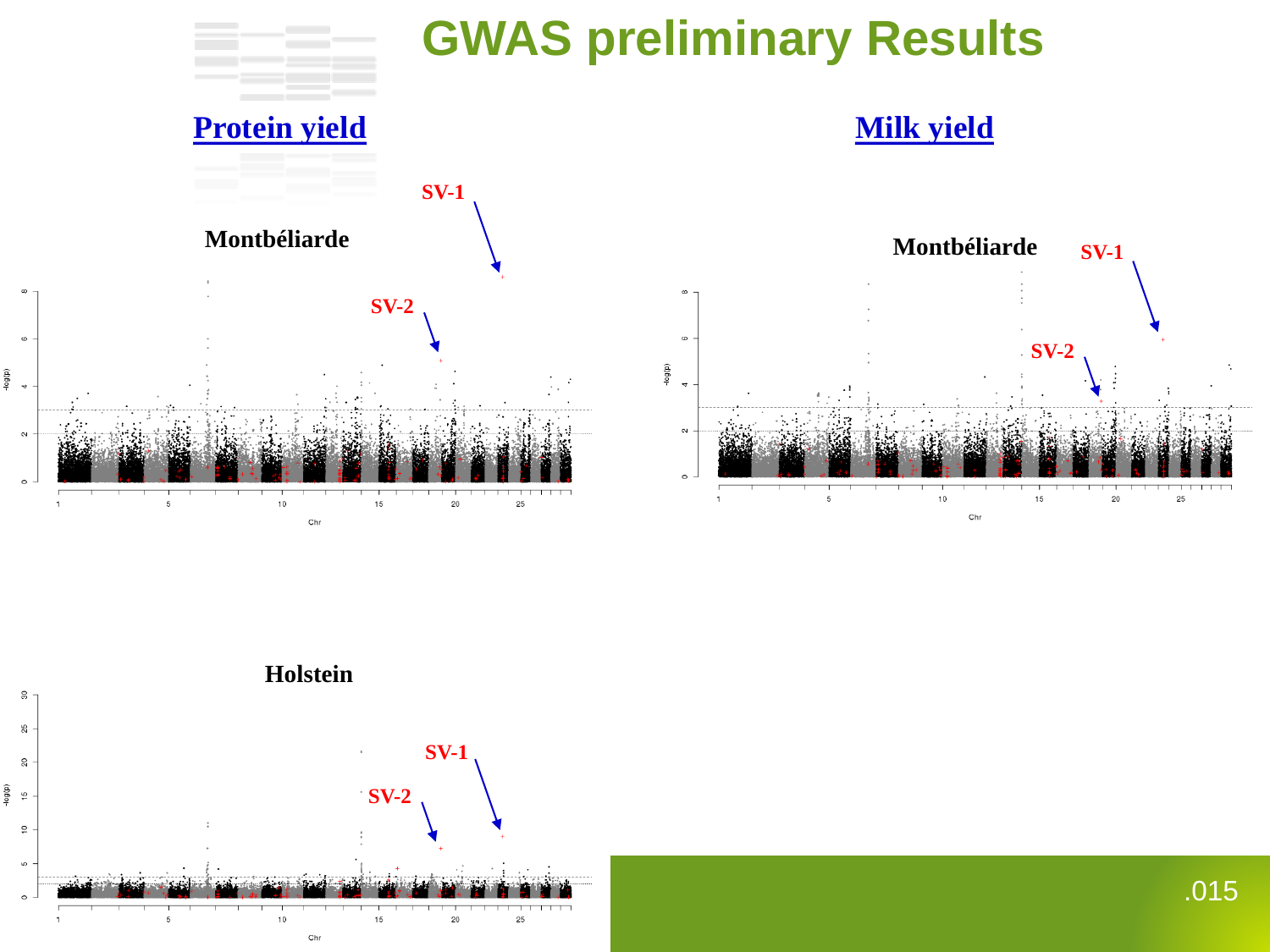

#### **SV-1:** *Deletion (21 789 bp)*



#### **SV-2:** *Deletion (521 005 bp) BTA18:59147723-59668729*



.016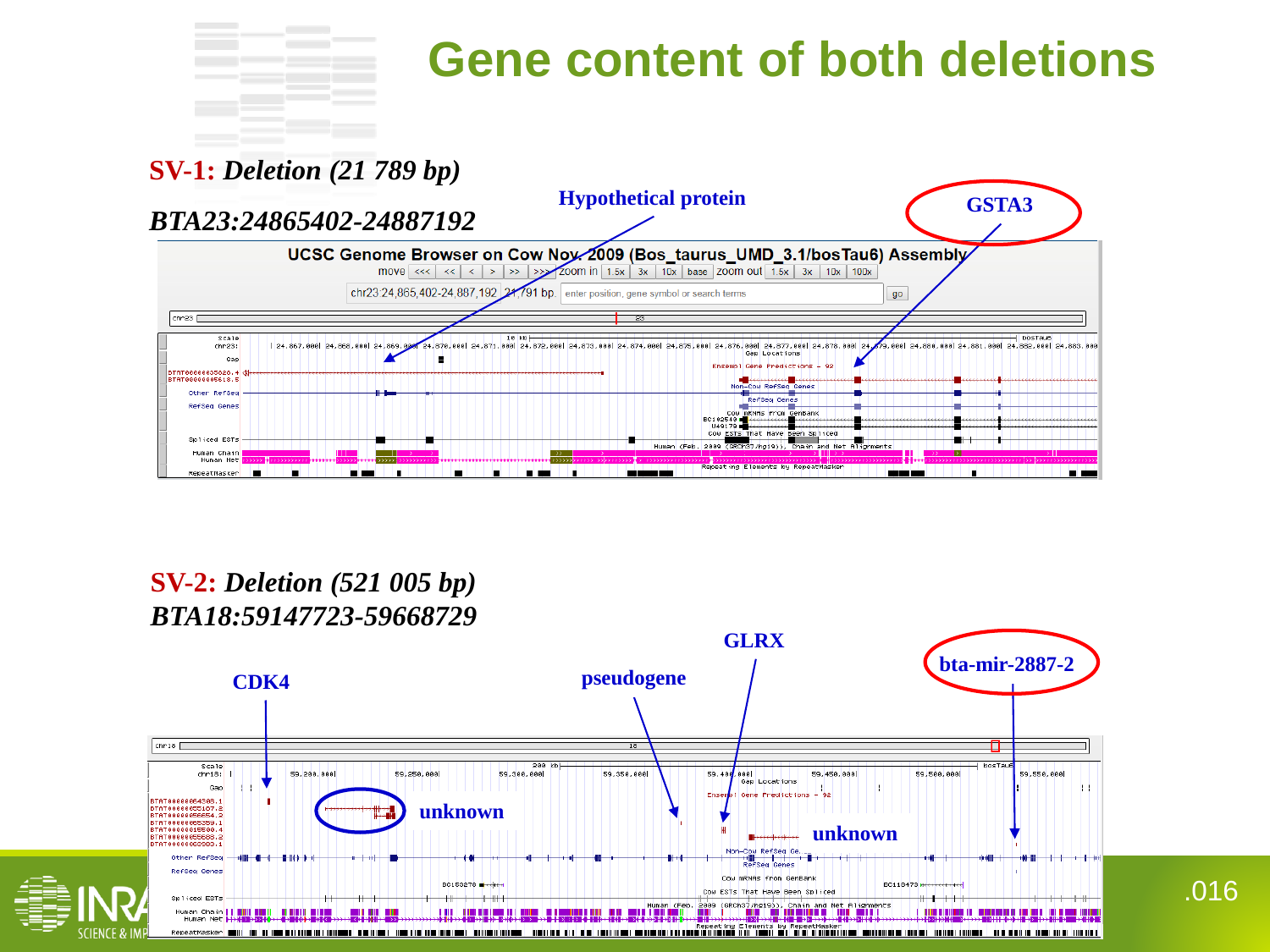

# **Conclusions**

❖ **Pan-genomic evaluation of SVs in cattle using whole genome sequences**

### ❖ **State of the art today**

- Parcel Mapping of SVs
	- $\triangleright \rightarrow$  Large scale identification
	- $\triangleright \rightarrow$  Characterization of the genetic variability of complex traits

### ❖ **Future spin off**

- ❑ Improve genome knowledge
- Improve accuracy and persistence of genetic evaluations